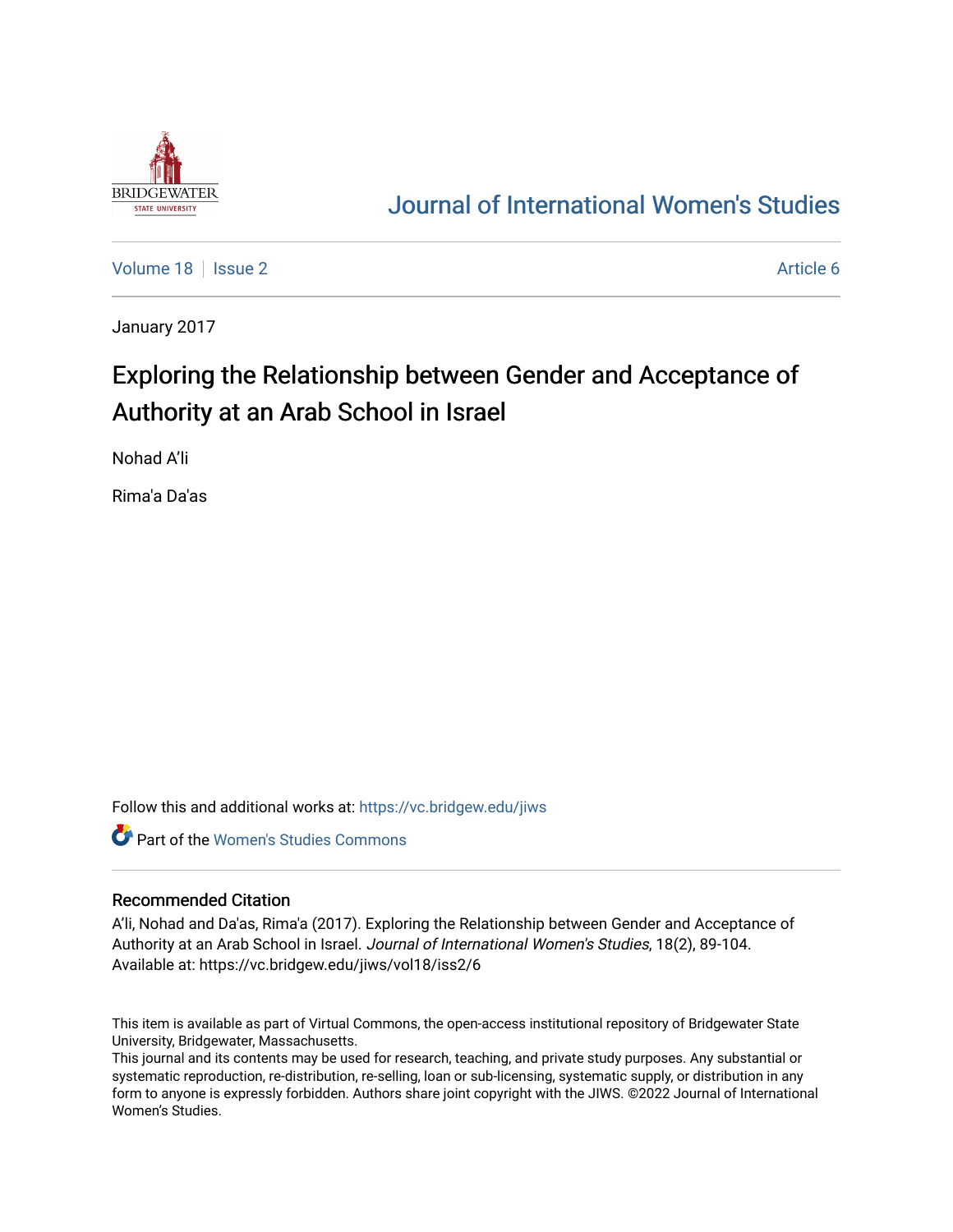#### A'li and Da'as: Gender and Acceptance of Authority at an Arab School

This journal and its contents may be used for research, teaching and private study purposes. Any substantial or systematic reproduction, re-distribution, re-selling, loan or sub-licensing, systematic supply or distribution in any form to anyone is expressly forbidden. ©2017 Journal of International Women's Studies.

# **Exploring the Relationship between Gender and Acceptance of Authority at an Arab School in Israel**

Nohad A'li<sup>[1](#page-1-0)</sup> and Rima'a Da'as<sup>[2](#page-1-1)</sup>

#### **Abstract**

The purpose of this paper to fill a gap in the literature on "leadership" in Arab schools, which are part of a patriarchal society, specifically on the issues of principal gender and acceptance of his or her authority. Previous studies have argued that attitudes toward the school principal's role are related to culture and social structure. However, those studies did not take into account the effects of employee gender on acceptance of a male or female principal's authority. Teachers ( $N =$ 240) from 10 Arab elementary schools in northern Israel participated in this study. The Analysis of Variance -ANOVA revealed differences between teachers' genders in the acceptance of their principals' authority. Men and women teachers' perceptions concerning acceptance of a man principal's authority were more positive than those of men teachers accepting authority from a women principal. When the principal was a man, men and women tended to accept his authority to a similar degree; when the principal was a woman, women tended to accept her authority more than men. We further improved and validated a specific measure of authority acceptance, by exploratory factor analysis- EFA and Confirmatory factor analysis- CFA. Implications and considerations related to gender differences are discussed.

*Keywords:* Gender and Authority, Patriarchy, Gendered Leadership, Arab Schools, Construct Validity

# **Introduction**

l

The issues of Arab women acquiring higher education and the feminization of education have brought about a remarkable increase in the rate of Arab women in the teaching force and with it, slow entrance into management jobs in education (e.g.; Abu-Baker, 2006; Hertz-Lazarowitz & Shapira, 2005). The higher positions in education management are still a mostly male domain with only a small number of women reaching these high positions (Najmi- Yosef, 2012). The current research deals with the dilemmas in the relationship between gender and acceptance of authority, by examining the differences in teachers of both genders' attitudes toward accepting authority from principals of both genders in the Arab educational system in Israel.

Previous research has indicated the patriarchal nature of Arab society (A'li & Da'as, 2016), with all sources of power and authority belonging to men; in fact, men and the elderly are favored in this society, while women learn to respect and obey their fathers, brothers, grandfathers and uncles, and sometimes even their cousins (e.g., A'li & Da'as, 2016; Joseph, 1993). Therefore, the job of the school principal is still perceived as a strong masculine job (Arar & Shapira, 2011; Kofman, Abu- Baker, & Sa'ar, 2012). Moreover, in socialization processes, society educates for hierarchical job distribution. According to this approach, men, as the executive and rational gender,

<span id="page-1-0"></span><sup>&</sup>lt;sup>1</sup> Western Galilee College and University of Haifa, Israel. NohadAli@univ.haifa.ac.il

<span id="page-1-1"></span><sup>2</sup> AL-Qasemi-Academic College of Education, Israel. rimaajd@gmail.com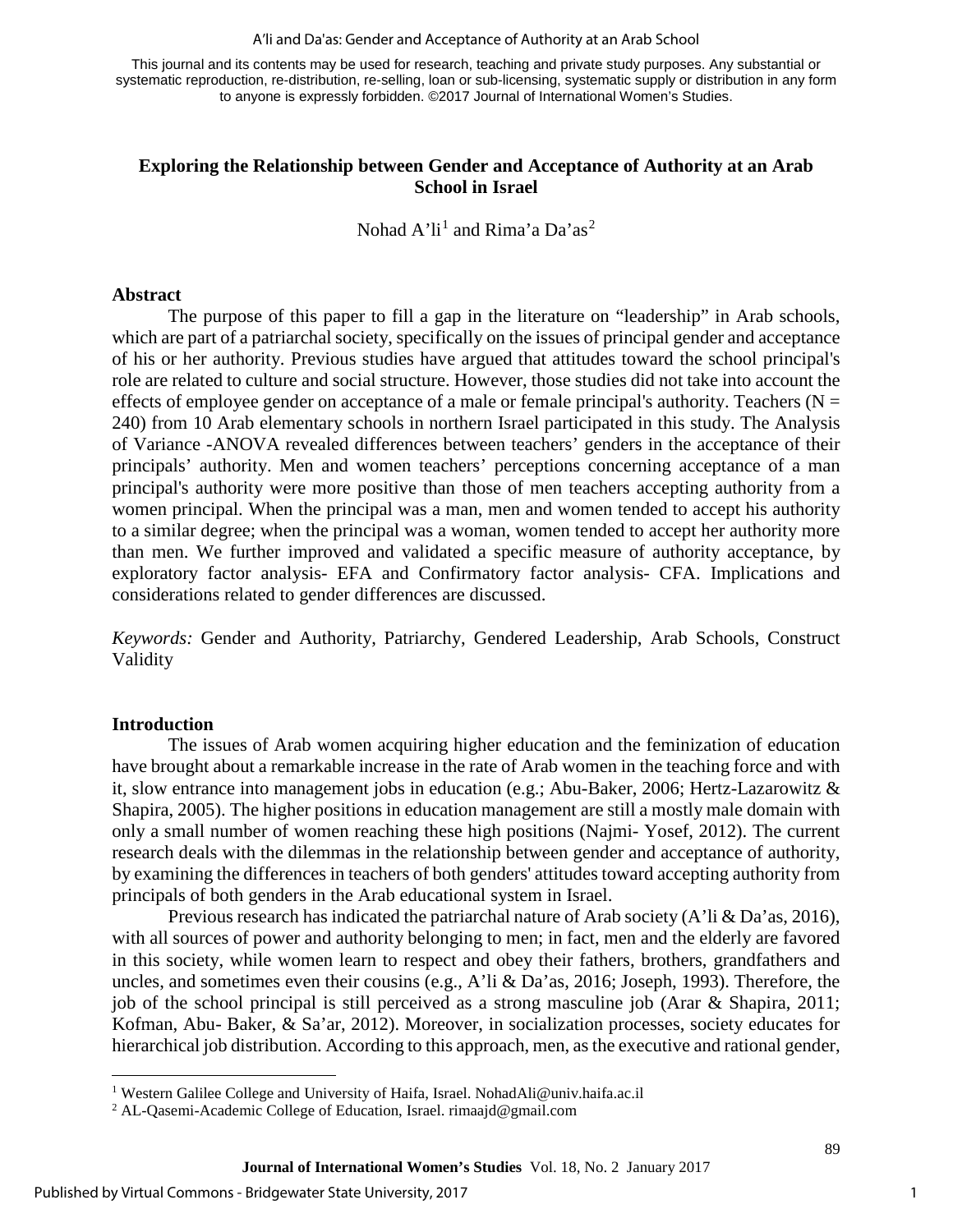are supposed to obtain executive positions, such as management jobs (Abu-Asbah, Abu-Nasra & Abu-Baker 2014). Socialization theory tends to divide the social structure into two spheres, public and private. The public sphere belongs to men and they control it with an iron fist, while the private sphere is for women (A'li & Gordoni, 2009; Abu-Hussain & Essawi, 2014; Abu-Hussain, 2015). Management jobs in general and school<sup>[3](#page-2-0)</sup> management, in particular, are part of the public sphere, in Arab Israeli society, and therefore, women who try to enter this sphere can expect many obstructions, both exposed and hidden.

There are two important issues underlying the research on female leadership in education: the first deals with the difficulties and obstructions in the path to the appointment of women to management positions. This issue has been discussed in the professional management literature in many western countries in the last 20 years, but it is only recently that research on female leadership has received attention (Kochan, Spencer, & Mathwees, 2000; Oplatka & Hertz-Lazarowitz, 2006; Shapira, Arar & Azaiza, 2011). The role of the principal is deemed suitable for men, despite the fact that Arab women teachers are as skilled as men teachers, if not more so. Even when a woman excels over a man in the performance of a management job, she still has a difficult struggle against male principals, who receive top priority (Arar & Shapira, 2011, p.80). This priority stems from the patriarchal nature of Arab society, resulting in men being preferred over women as school principals.

The second approach deals with gender difficulties after entering the job, such as the connection between the principal's gender and the teaching staff's acceptance of his/her authority. Although previous research has dealt with the difficulties faced by women principals, the link between gender and accepting authority has not been examined and is not completely understood (e.g., Nerdi, 2007; Shapira et al., 2011).

The current research focuses mainly on the second issue: the acceptance of a woman principal's authority by the teaching staff at schools, and examines differences in men and women teachers' attitudes toward men and women principals at schools in the Israeli education system. Researchers have argued for the necessity of expanding the research on Arab women as principals in Israel, which at present remains scant (e.g. A'li & Da'as, 2016; Arar & Abu-Rabia-Queder, 2011).

Like most schools, Israeli schools are relatively autonomous organizations in which formal leaders (principals) can influence organizational processes (Berson, Da'as, & Waldman 2015; Da'as, 2016; Eilam, 2002). These principals, in turn, are held accountable by the school community (including parents and municipality) for school performance. Thus, the position of the school principal is highly respected and powerful, with an influence on teachers and school processes (Berson et al., 2015; Da'as, 2014, 2007; Da'as & Qadach, 2016). Israeli elementary schools provide 6 years of compulsory free education. The government employs teachers, but principals have a strong say in who is hired (Da'as, 2007; 2014; 2016). Therefore, it is important to ask whether a principal's gender<sup>[4](#page-2-1)</sup> plays a role in the acceptance of his or her authority.

Furthermore, this research makes a statistical contribution. First, we developed a tool to measure attitudes toward accepting authority. Second, those attitudes toward principals were examined with respect to gender, by binary compositions: man principal–man teacher (m–m), man principal–woman teacher (m–w), women principal–man teacher (w–m) and woman principal– woman teacher (w–w).

 $\overline{\phantom{a}}$ 

<span id="page-2-0"></span><sup>&</sup>lt;sup>3</sup>In this study we do not emphasize private schooling. However, such schools are also considered apart of Arab culture.

<span id="page-2-1"></span><sup>4</sup> Although gender is considered a spectrum, in this study, gender refers to men and women.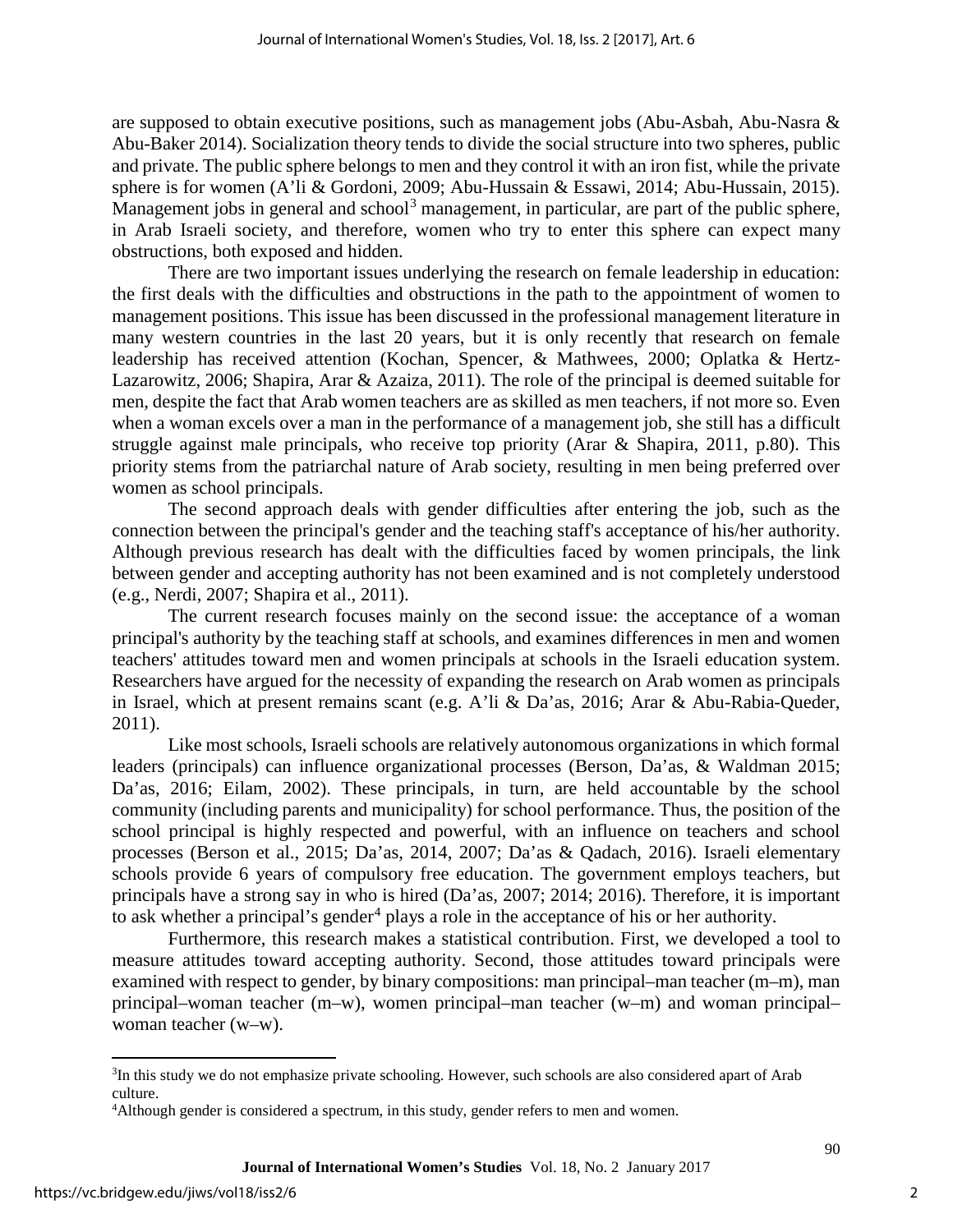## **Gender Differences in Leadership Style**

Over the last decade, research has consistently shown that school principals are powerful players who can affect school improvement and are key to schools' effectiveness in promoting high student achievement and success (e.g.; Leithwood, Seashore Louis, Anderson, & Wahlstrom, 2004; Mulford, 2008).

Research on gender and leadership styles suggests differences between men and women in management styles (e.g.; Malakh-Peens, Daha-Kelev & Ronen, 2002; Xu, Stewart &Haber-Curran, 2015). Women tend to be more relational and transformational in their leadership style than men (Eagly & Carli 2007; Eagly, Johannesen-Schmidt, & van Engen, 2003; Haber & Komives, 2009). Women have a greater focus on citizenship and approach leadership, with an eye on making a positive change in an organization or community (Dugan, Komives, & Segar, 2008; Haber, 2012). In cross-gender comparisons, Xu et al. (201[5](#page-3-0)) found that latent means<sup>5</sup> result in higher emotional healing, higher wisdom, higher persuasive mapping and higher organizational stewardship for women vs. men principals. There was no significant difference by gender for the construct of altruistic calling. A leader's belief in and facilitation of healing processes is termed emotional healing (Barbuto & Wheeler 2006). An altruistic calling reflects a leader's choice or desire to make a positive difference for others by putting their professional development ahead of his or her own self-interest (Bass, 2000). Wisdom reflects individuals' awareness of their surroundings, and their use of environmental cues to anticipate consequences and inform decisions (Barbuto & Wheeler 2002, 2006). A leader's ability to influence others—a cornerstone of leadership—is termed persuasive mapping (Yukl, 2006). Organizational stewardship refers to a leader taking responsibility for the well being of the organization so that it contributes to the community (Barbuto &Wheeler 2006).

Malakh-Peens et al. (2002) indicated women's tendency toward a democratic management style. In fact, democratic leadership is one of the cornerstones of the feminist approach. In interviews with Israeli principals, Arabs and Jews, many of them, both men and women, defined themselves as feminists. Feminism in their eyes is an attribute leading to equality and openness. Therefore, it turns out that a self-definition of feminist, even more so than gender, accounts for democratic management attitudes. In addition, it was found that men prefer a "command and control" type of leadership of which makes use of structural authority, focusing on personal interest, and control by giving rewards for certain assignments, while emphasizing the personal contribution. Women prefer an "interactive leadership style" which includes shared decisionmaking, use of personal authority, focusing on goal achievement, control by empowerment, and emphasizing cooperation with subordinates. Women in leadership positions usually prefer working in organizations that are structured as a network rather than as a pyramid. They tend to encourage participation, empower others' self-value and stimulate their subordinates to favor the organization's interests over their own (Malakh-Peens et al., 2002).

Another approach in explaining gender differences was suggested by Bem (1993). Bem has suggested the notion of "gender lenses". The first lens refers to the centrality of the man, according to which the man is perceived as the objective and standard or normative measure, whereas the woman is perceived as different from the norm. The second lens is gendered

 $\overline{\phantom{a}}$ 

<span id="page-3-0"></span><sup>5</sup> Latent variable modeling involves variables that are not observed directly in research. Latent variables are involved in almost all kinds of regression models. In a broad sense, all additive error terms in regression models are latent variables simply because they are not measured in research.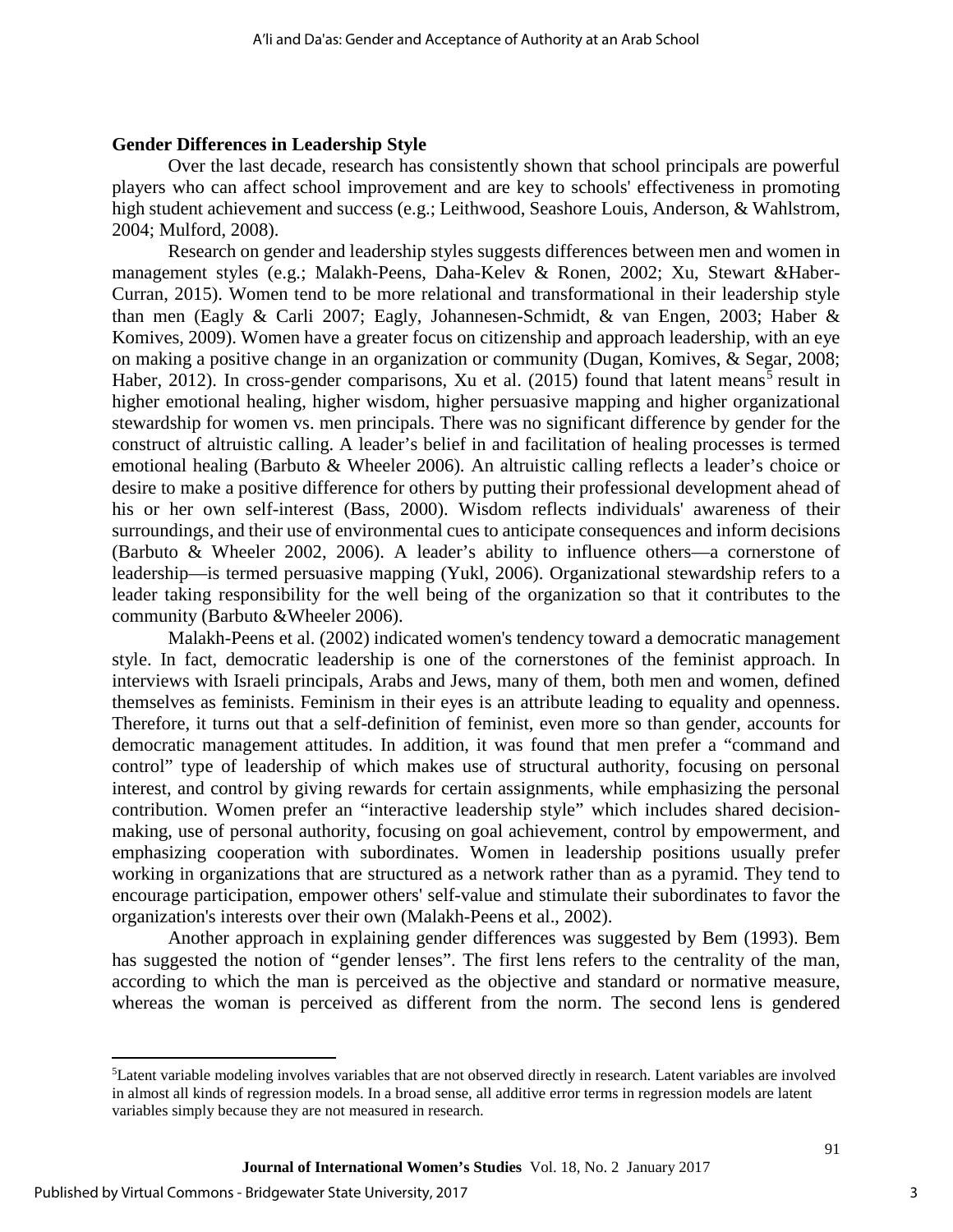polarization, namely, the tendency to see men and women as binary contrasts: strong/weak, rational/emotional, mission-focused/people-focused.

Opletka (2002, 2007) examined the experiences of women principals making use of power and authority. He suggested that women do not use power in the traditionally perceived manner (hierarchical, oppressive and domineering); rather, they tend to perceive power as a means of helping students under their authority develop, taking responsibility for them, developing social relationships, and giving and caring (Opletka, 2007). Opletka described the inner world of women principals, the obstacles they overcame on their way to the top, and their need for self-renewal, particularly at the mid-point of their careers. He indicated four styles of renewal selected by women principals during their management careers: they "resurrect", "search for new ground", "climb mountains" and "try to hold to the brink" (Opletka, 2002).

Other researchers have focused on explaining differences between the genders, such as in terms of organizational structure. Acker (1990) suggested that both sexuality and gender derive latently and deeply from most organizational processes, while the organization actually constitutes a male arena that discriminates against women. Accordingly, men set the game rules in the organization: what is expressed in the organization reflects manhood and masculine principals controlling authority structures. Acker (1990) stated that it seems unnatural for men to accept authority from a woman while at the same time controlling the authority structures.

Although the above research describes the relationships between leadership styles and gender differences, there is still the issue of acceptance of a principal's authority by teachers of each gender.

#### **The Relationship between Accepting Authority and Gender**

The status of Arab women in Israel has improved of late, and their way to higher education is no longer blocked. Nevertheless, their status in society remains marginal, and many obstacles lie in their path toward suitable employment in general, and leadership positions in particular (A'li, & Da'as, 2016; A'li & Gordoni, 2009)."Women are seen as fit for 'feminine' roles such as teachers or teachers' assistants, but not for management and leadership positions" (Arar & Abu- Rabia-Queder, 2011, p. 416).

Arab society <sup>[6](#page-4-0)</sup> still perceives school principal as a clear-cut man's job, despite the significant increase in the number of women principals (Abu- Baker, 2006; Arar, 2010; Arar & Shapira, 2011; Kofman et al., 2012). In 2011, among principals in Jewish society, 67% were women. On the other hand, the rate of women principals in Arab society was 15.33% (Balas, Givoli, Hiaman, & Ofarim, 2012). In 2012 (Dirasat, 2012), Arab women principals numbered 117 out of 689 total, namely 17% of the total number of principals. Shapira and Lazarovitz (2009) suggested that Arab women are exposed to triple oppression: national (as the national minority), class and gender. This is mainly due to the patriarchal society, in which women are perceived as inferior to men and dependent on them.

Research on the perceptions of Arab men and women teachers about management jobs and styles of Arab women principals found negative perceptions toward feminine management. Teachers preferred a man over a woman as principal. These teachers' negative perceptions seem to result from difficulty in taking orders from a woman, and the perception that women are not gifted with the same mental abilities as men (Waleed, 2012).

l

<span id="page-4-0"></span><sup>&</sup>lt;sup>6</sup>It is important to note that Israeli society, and certainly conservative, orthodox and ultra-orthodox Judaism are patriarchal, but there are also challenges to the patriarchy.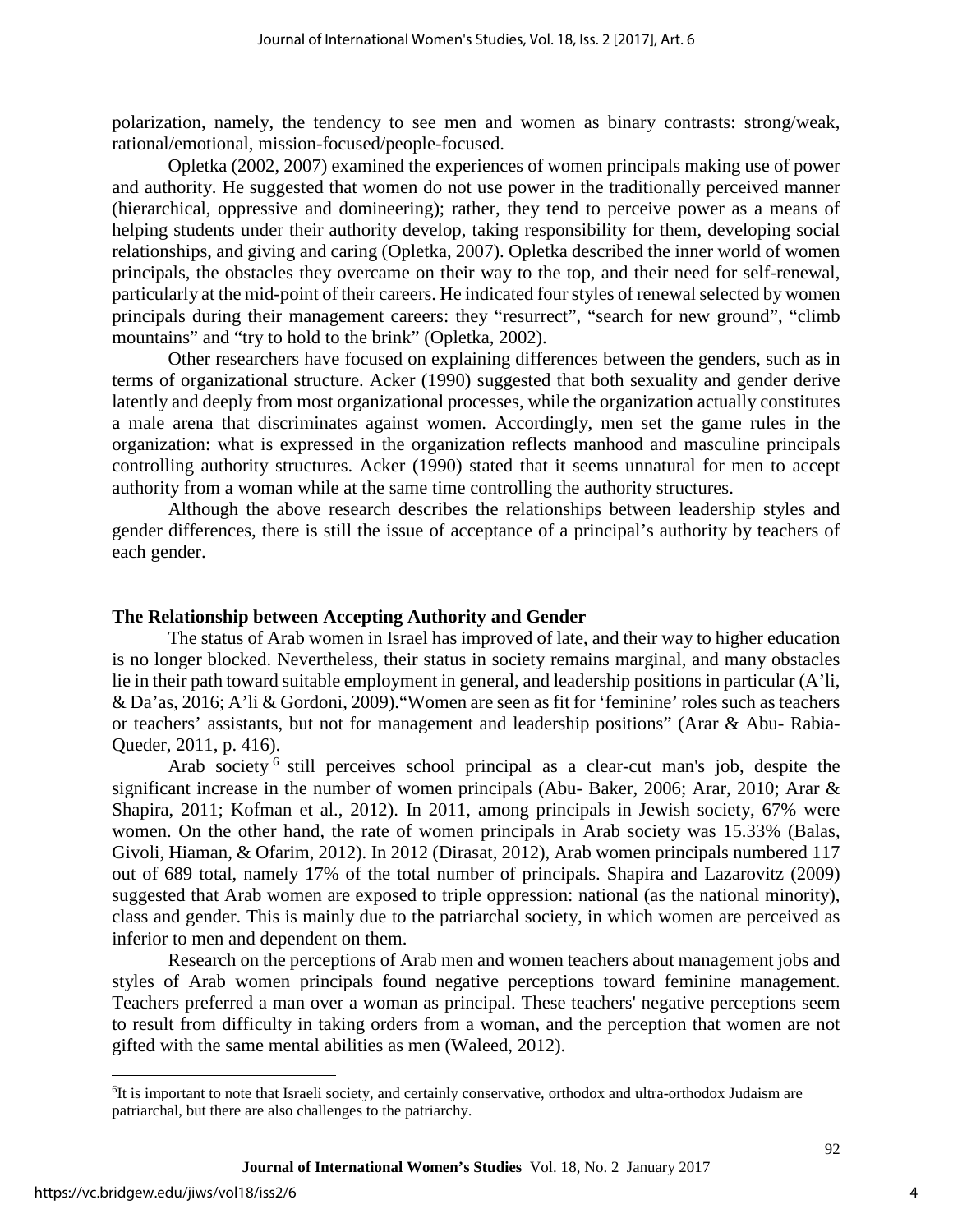Some studies have focused on women and men in Arab society who have made their way from teaching to management (e.g., Abu-Baker, 2006; Hertz-Lazarowitz & Shapira, 2005). They argue that the social climate encourages men and blocks women, no matter how skillful the latter. Women must show skills that are similar to those of men, and then perform better, to reach management and leadership positions.

Arar and Shapira (2011) discussed the following question: Why are so few women appointed as principals in Arab high schools in Israel compared with the situation in the Jewish high schools? Their research presented the gendered aspect of choosing a management job, and how it affects and actually changes the nature of the school. The two women who participated in the research, Nadera and Sameera, two principals in high schools in a traditional Arab society, chose a management job due to its hidden influential aspect on both the students and society as a whole. They perceived themselves as agents of change, and described the changes they made, and are still making, in the school. Another, study by Arar and Abu-Rabia-Queder (2011), of two women, pioneer principals within the Arab education system in Israel, indicated that women principals were required to function in a society that does not yet recognize women's leadership as part of the social norm. Women principals want to prove that, despite their gender and the associated expectations and coping with the norms of Arab patriarchal society, they are effective leaders. Furthermore, In-depth interviews elucidated the life stories of four women supervisors in the Arab education system in Israel, showed that Arab patriarchal society sets many difficult demands for women aspiring to their posts but at the same time they noted that with determination it was possible to achieve their aspirations (Arar, 2014, p. 427).

The literature above showed that women's path to leadership jobs is still problematic. Although the above studies focused on the difficulties of Arab management roles or the preference for men over women, there is still no reference to teachers' perceptions and attitudes toward accepting a men or women principal's formal authority. This authority derived from the contractual agreement between the individual and the organization, the contract specifies the employee's rights and duties (Smith, 2000). As Isherwood included, that formal authority is associated with the role one occupies in an organization and is sometimes referred to as hierarchical legal position (Isherwood, 1973, p.55). However, still the research of teacher's perceptions towards principal's authority lack of consideration. Based on the backdrop of the prior research just recounted, the current study examines the relationship between gender and acceptance of authority, while examining the differences in attitudes of men and women teachers toward men and women principals. We expect that:

- Hypothesis 1: women teachers will tend to accept a woman principal's authority more than men teachers.
- Hypothesis 2: men and women teachers will tend to accept a man principal's authority to the same degree.
- Hypothesis 3: men teachers will tend to accept a man principal's authority more than a woman principal's authority.

# **Method**

# *The Context of the Study*

The Israeli educational system encompasses all schools in Israel (Abu-Asbah, 2007). Jewish principals run Jewish schools and the teaching is in Hebrew. Arab principals run Arab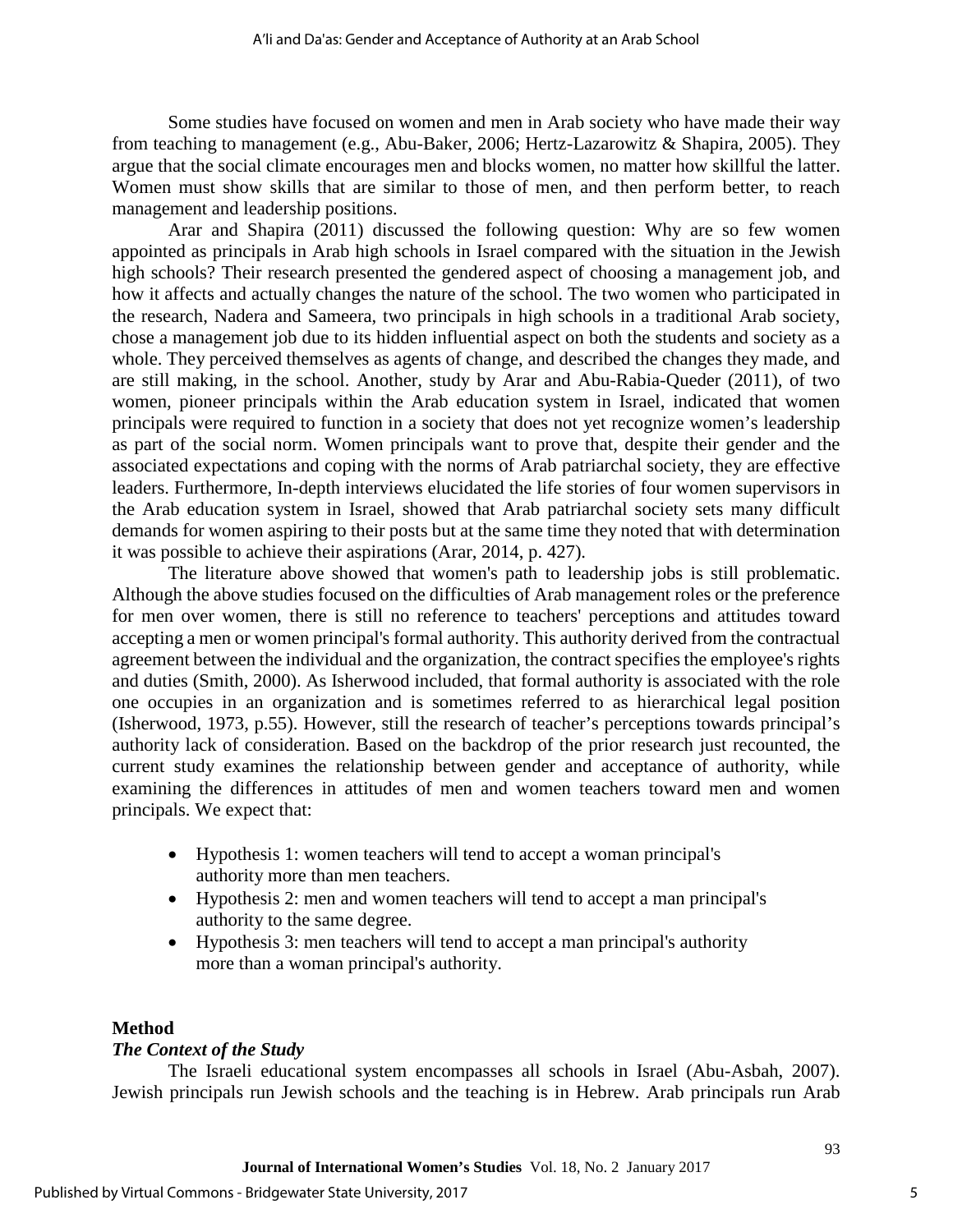schools; the teaching language is Arabic, but the schools are part of the Israeli educational system in both administrative (which includes funding) and curricular aspects (Abu-Asbah, 2007; Arar, 2012).

While the Jewish educational system has benefited from a pioneering spirit that carried with it openness and even gender equality—from the secular Zionist spirit that dominated in its first years and from the feminist spirit that penetrated Israel in the 1980s, Arab education stumbles far behind. The Arab society, defined as traditional with a clear religious orientation and later, as a society in transition (A'li, 2014), refused to change its views of gender equality until the 1990s.Together, the clear traditional characteristic and the tendency toward religiousness significantly blocked women's promotions to key positions, particularly those in management.

Furthermore, until the 1990s, the number of Arab women academicians was very low and social legitimacy did not really allow them to run for high-level positions.

The Ministry of Education, which is very careful not to intervene blatantly in Arab cultural issues—being affected by stereotypes, preconceived ideas and also traditional Arab leadership, is extremely careful about creating initiatives that will bring about changes in women's status and as such, also causes some blockage in women's status. At the same time, the Ministry of Education encourages and even urges Jewish women to run for high positions, because of the high influence of a policy of openness among Jews, which is very late reaching the Arabic education system.

## *Procedure and Participants*

Teachers ( $N = 240$ ) from 10 Arab elementary schools in northern Israel participated in this study. Six of these schools are managed by a man principal and four by a woman principal. The schools were selected by distributing schools in the northern district into geographic clusters (Upper and Lower Galilee<sup>[7](#page-6-0)</sup>). We chose five settlements from each geographic cluster. These were then divided according to settlement size (over 20,000 residents and under 20,000 residents). In each area, we chose two settlements above 20,000 residents and three settlements with less than 20,000 residents. We chose 10 elementary schools from the 10 settlements according to the index of the principal's gender. We randomly chose six schools managed by men principals and four schools managed by women principals. This distribution reflected the number of male Arab principals and female Arab principals in Israel (further, the number of women principals was not as large as the number of men principals in this district).

Among the teachers who participated in this study, 67.1% were women; 49.6% had 1–10 years of teaching experience, 27.1% had 11–20years, 15.8% had 21–30 years, and the remaining 7.5% had been teaching for over 30 years. With respect to tenure at the studied schools, 45.4% of the teachers had been at their school for 1–10 years, 42.9% for 11–20 years, 8.3% for 31–40 years, and 3.3% had been at their school for over 30 years. Finally, 9.9% of the participating women were under 30 years of age, 50.9% were 30–39 years of age, 29.8% were 40–49 and 9.3% were above 50. On the other hand, 3.8% of the participating men were under 30 years of age, 43% were 30– 39 years of age, 25.3% were 40–49 and 27.8% were above 50.From the participants' answers concerning the principal's gender in the school in which they teach,31.2% were female principals

l

<span id="page-6-0"></span><sup>7</sup> These are regions in the northern district of Israel. Upper and Lower Galilee are considered geographical–political divisions that have been in use since the end of the Second Temple period. They originally referred to the Upper Galilee as a mountainous area straddling present-day northern Israel and southern Lebanon, its boundaries being the Litani River in the north, the Mediterranean Sea in the west, the Lower Galilee in the south (from which it is separated by the Beit HaKerem Valley), and the upper Jordan River and the Hula Valley in the east. The Lower Galilee is called "Lower" since it is less mountainous than the Upper Galilee. For more details see: https://en.wikipedia.org/wiki/Lower\_Galilee; https://en.wikipedia.org/wiki/Upper\_Galilee.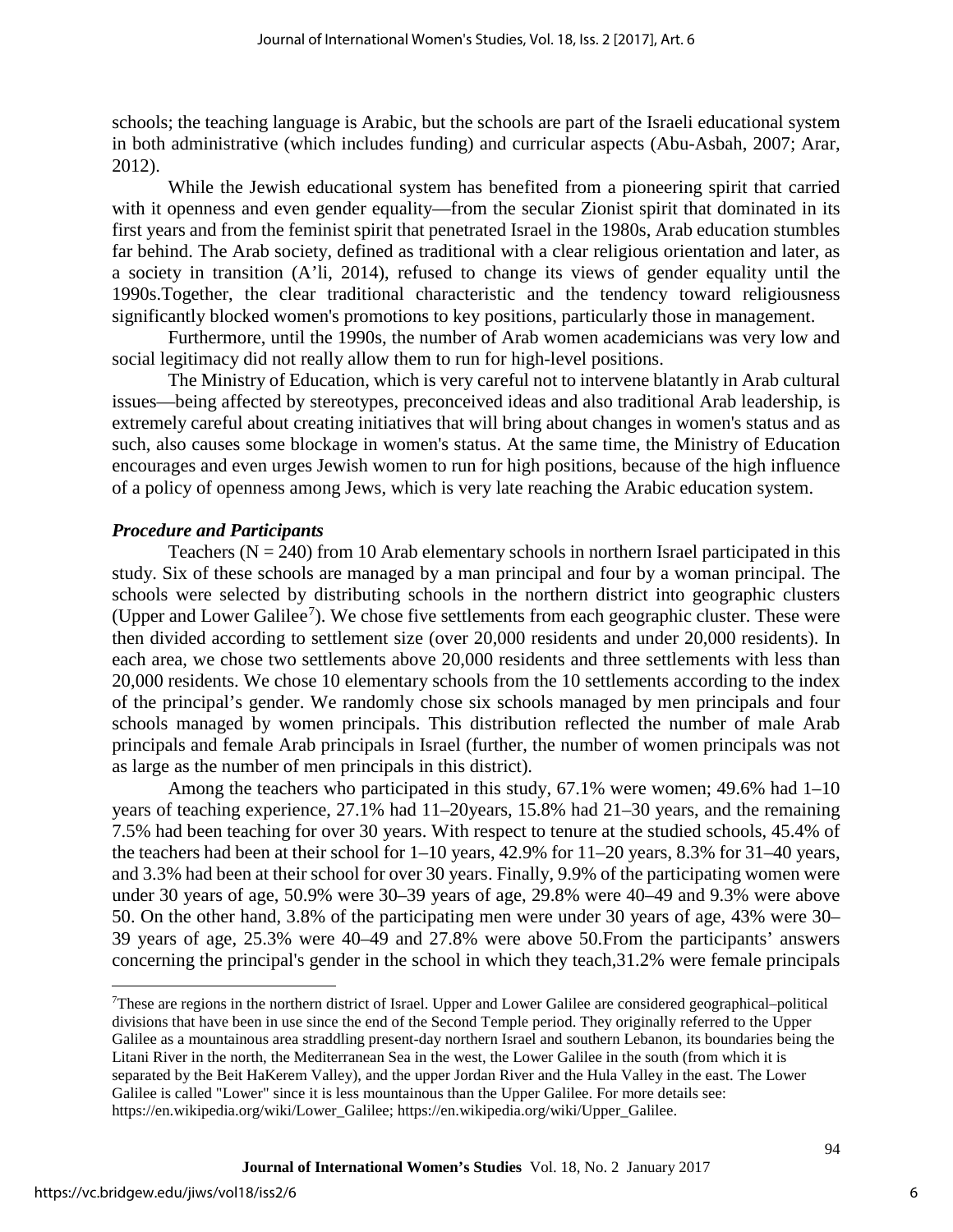and 68.6% were male principals.

The research sample was divided into four different combinations: man principal–man teacher (m–m), man principal–woman teacher (m–w), woman principal–man teacher (w–m) and woman principal–woman teacher (w–w).

Table 1 presents the gender percentage by teachers and principals. The group of men teachers with women principals was smallest, reflecting the Arab education system, where the percentage of men teachers in elementary schools is lower than that of women teachers, 27.3% vs. 72.7%, respectively (Central Bureau of Statistics, 2010).

|                  |       | <b>Teacher gender</b> |       |  |
|------------------|-------|-----------------------|-------|--|
|                  |       | Man                   | Woman |  |
| <b>Principal</b> | Man   | 26.2%                 | 42.5% |  |
| gender           | Woman | 6.2%                  | 25%   |  |

## **Table 1: Distribution of Participants by Gender Percentage**

## *Measures*

The measure of receptivity to authority was built specifically for this research, as we found no measurement capturing this issue in the literature. Therefore, we built this measure consistent with previous work emphasizing gender, women's style, women's status in schools, and difficulties faced by women in schools (e.g.; Arar, 2010; Nerdi, 2007; Oplitka, 2002; 2007). The research tool passed the reliability and validation pre-test conducted by five experts. Following this pre-test, some of the items were changed in accordance with the experts' notes until the questionnaire reached its final version. Then, it was delivered to a group of 15 teachers from two Arab schools in the northern district to modify the questionnaire for the research population. This stage brought about a significant improvement in question formulation. This version had 10items. Teachers rated their attitudes toward accepting principals' authority with respect to each item on a 4-point Likert scale (1=disagree to 4 =agree).

Exploratory factor analysis (EFA) confirmed two factors (by Varimax rotation as shown in Table 2.

|  |  | Table 2: Factor Loading of 10 Items $(N = 240)$ |
|--|--|-------------------------------------------------|
|--|--|-------------------------------------------------|

| <b>Items</b>                                                              | <b>Factor 1</b> | <b>Factor 2</b> |
|---------------------------------------------------------------------------|-----------------|-----------------|
| The teaching staff in our school perceive the man/woman principal         | 0.688           | 0.08            |
| as a role model                                                           |                 |                 |
| The teaching staff in our school perceive the man/woman principal $0.657$ |                 | 0.153           |
| as a very charismatic person                                              |                 |                 |
| The teaching staff in our school see the man/woman principal as a         | 0.599           | $-0.095$        |
| mother/father figure                                                      |                 |                 |
| *The teaching staff in our school often refer to the man/woman 0.18       |                 | 0.578           |
| principal's superiors to lodge complaints                                 |                 |                 |
| * The teaching staff in our school ignore the man/woman principal's       | $-0.023$        | 0.567           |
| instruction without discussing it                                         |                 |                 |
| * The teaching staff in our school avoid obeying the man/woman            | 0.375           | 0.095           |
| principal's instructions when they are perceived as unreasonable          |                 |                 |
| The teaching staff in our school tend not to argue with the -0.073        |                 | 0.835           |
| man/woman principal                                                       |                 |                 |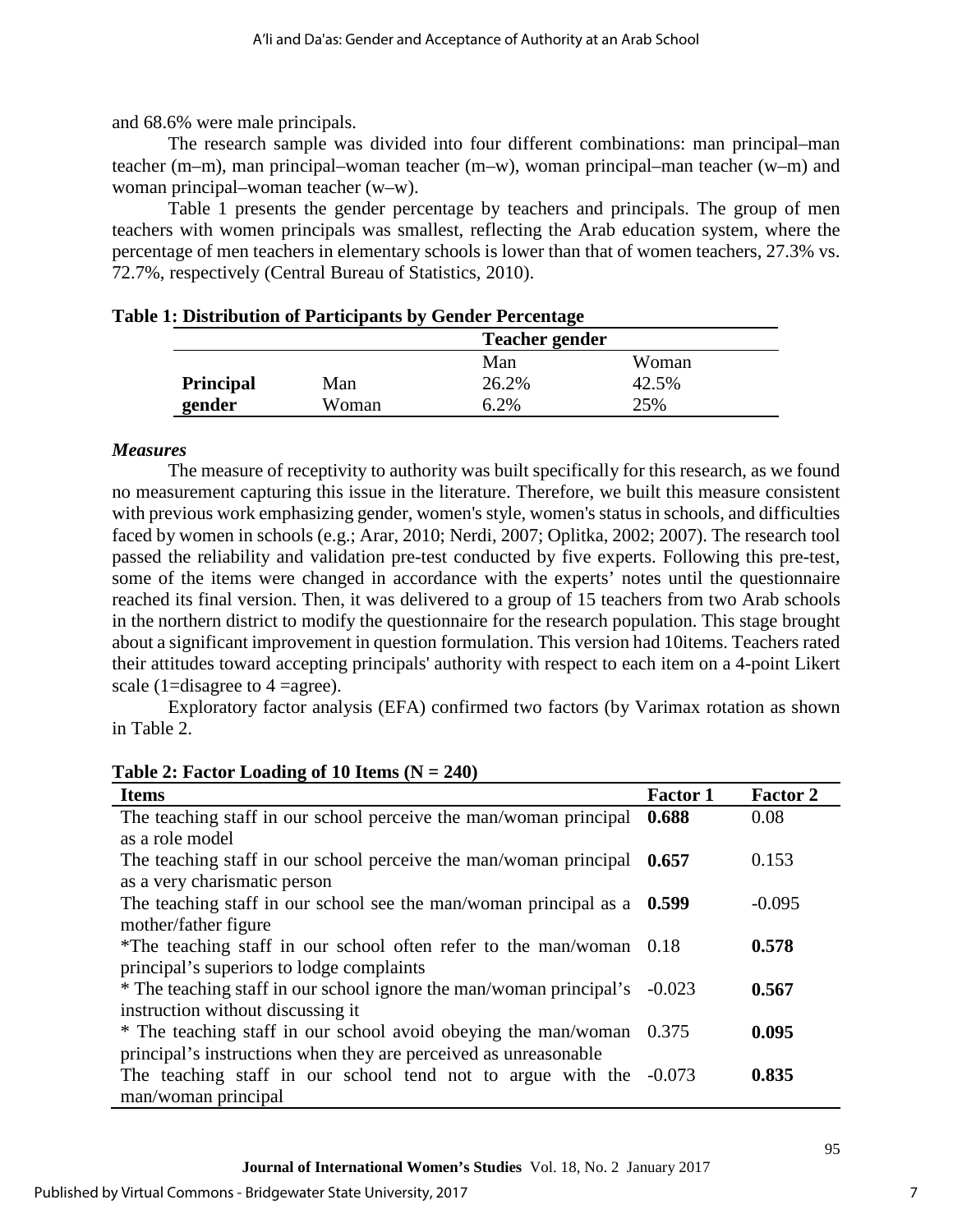| principal in public<br>The teaching staff in our school accept the man/woman principal's 0.126<br>0.611<br>authority even when it deviates from his/her authority as established<br>in the statute<br>The teaching staff in our school is willing to accept a man/woman 0.087<br>0.41<br>principal's authority on different issues, even in cases which are not | The teaching staff in our school do not argue with the man/woman 0.081 | 0.792 |
|-----------------------------------------------------------------------------------------------------------------------------------------------------------------------------------------------------------------------------------------------------------------------------------------------------------------------------------------------------------------|------------------------------------------------------------------------|-------|
|                                                                                                                                                                                                                                                                                                                                                                 |                                                                        |       |
|                                                                                                                                                                                                                                                                                                                                                                 |                                                                        |       |
|                                                                                                                                                                                                                                                                                                                                                                 |                                                                        |       |
|                                                                                                                                                                                                                                                                                                                                                                 |                                                                        |       |
|                                                                                                                                                                                                                                                                                                                                                                 |                                                                        |       |
|                                                                                                                                                                                                                                                                                                                                                                 |                                                                        |       |
|                                                                                                                                                                                                                                                                                                                                                                 | directly connected to the work domain                                  |       |

*Absolute value above 0.4. Item 18 was dropped. \* Revised item.* 

The final version of the questionnaire depicted two subscales of authority acceptance. The first included three items related to accepting authority of the leader as a role model, and the second subscale depicted the acceptance of superior authority.

We then conducted a confirmatory factor analysis (CFA) to verify the structure of the measure by Amos program (Arbuckle, 2006). All items loaded significantly in two dimensions, and fit reasonable indexes (CFI =  $0.92$ , RMSEA =  $0.07$ ; see Browne & Cudeck, 1993; Hoyle, 1995), and all regression weights were significant. Alpha reliability coefficient for the first subscale was 0.75 and for the second, 0.73.

# **Results**

Means and standard deviations of teachers' acceptance of authority by gender are presented in Table 3.

We conducted a one-way ANOVA by SPSS program- 22.0to examine the differences between the four groups. ANOVA results showed that there are differences between the four groups  $(F(3)=4.07; p<0.01)$ ;  $(F(3)=4.64; p<0.01)$  with respect to the two subscales of accepting authority(role model and superior respectively) by gender. Table 3 presents the means and standard deviations of the teachers accepting authority by gender.

|                                | <b>Accepting principal</b><br>authority as role model |      | <b>Accepting superior</b><br>authority |           |
|--------------------------------|-------------------------------------------------------|------|----------------------------------------|-----------|
| Group                          | Mean                                                  | SD   | Mean                                   | <b>SD</b> |
| principal $(m)$ -teacher $(m)$ | 2.64                                                  | 0.71 | 2.71                                   | 0.44      |
| principal (w)-teacher (m)      | 1.91                                                  | 0.56 | 2.29                                   | 0.49      |
| principal $(m)$ -teacher $(w)$ | 2.60                                                  | 0.75 | 2.65                                   | 0.47      |
| principal $(w)$ -teacher $(w)$ | 2.59                                                  | 0.66 | 2.53                                   | 0.44      |

| Table 3: Means and Standard Deviation (SD) of Teachers' Acceptance of Principal |  |  |
|---------------------------------------------------------------------------------|--|--|
| <b>Authority by Gender.</b>                                                     |  |  |

Regarding the first subscale, analysis of teachers' perceptions of accepting the authority of a principal who is considered a role model by post-hoc test (Tukey) showed differences between the groups, with the largest difference between the man principal–man teacher and woman principal–man teacher groups. The mean difference between these two groups was significant (md  $= 0.73$ ;  $p < 0.05$ ). Therefore, hypothesis 3 was confirmed. The mean difference between woman principal–man teacher and man principal–woman teacher groups was also significant ( $md = -0.69$ ;  $p<$  0.05). In addition, the mean difference between woman principal–woman teacher and woman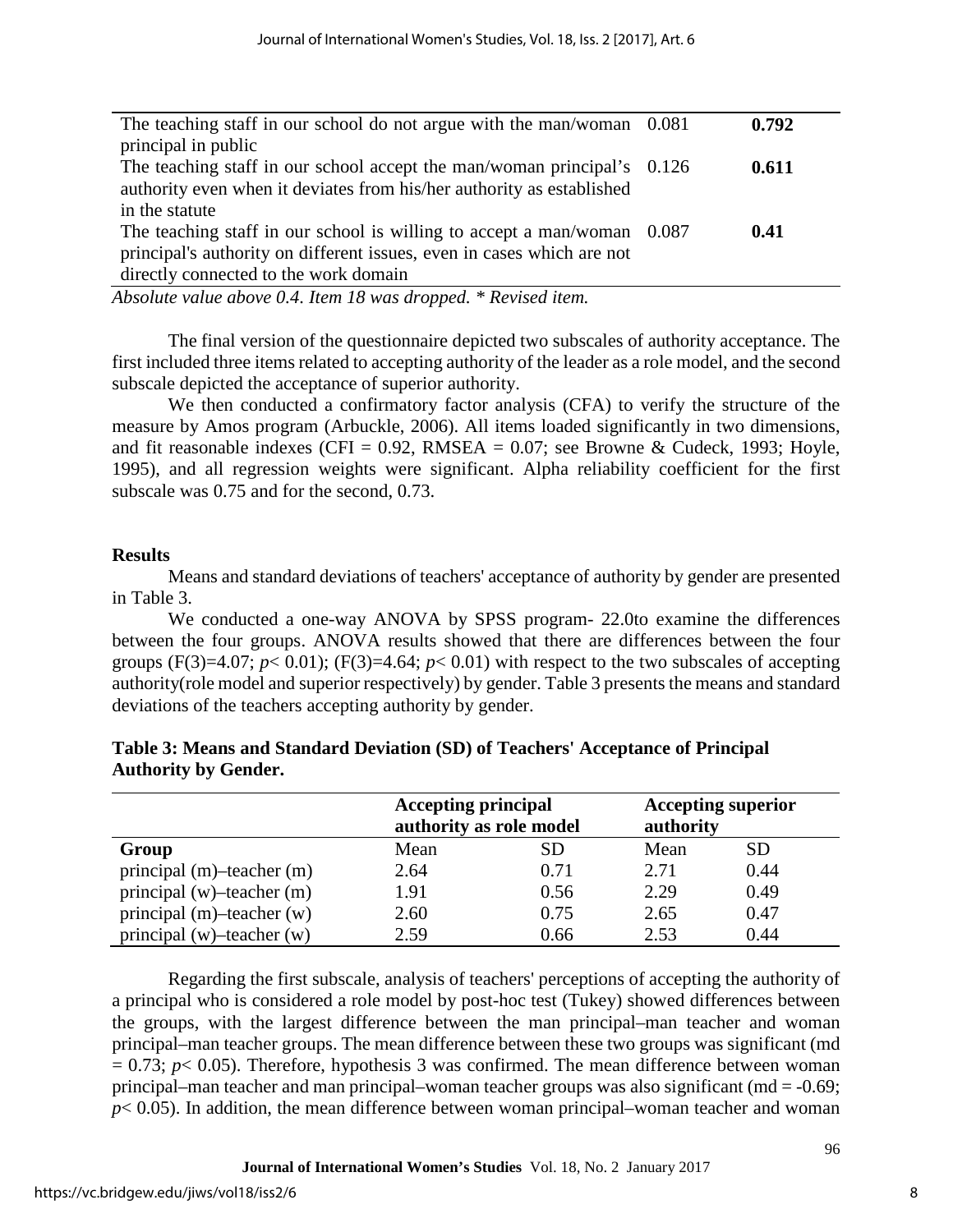principal–man teacher groups was significant ( $md = 0.68$ ;  $p < 0.05$ ). Therefore, hypothesis 1 was confirmed.

The mean difference between man principal–man teacher and man principal–woman teacher groups was non-significant ( $md = 0.03$ ;  $p = n.s$ .). Thus when the principal is a man, men and women teachers will tend to accept his authority similarly, confirming hypothesis 2.

Regarding the second subscale—teachers' acceptance of authority from principals who are deemed to be superiors, analysis by post-hoc test (Tukey) showed that the main difference was between the man principal–man teacher and woman principal–man teacher groups (Table 3).Mean difference between these two groups was significant(md=  $0.42$ ;  $p < 0.0$ ). Thus, hypothesis 3 was confirmed. The mean difference between woman principal–man teacher and man principal– woman teacher groups was also found to be significant (md=-0.36;  $p < 0.05$ ).

As shown in Table 3, although women teachers tended to show better acceptance of woman principal's authority than men teachers, the mean difference between woman principal–woman teacher and woman principal–man teacher groups was also found to be not significant ( $md = 0.24$ ; *p*=0.09). Therefore, hypothesis 1 was not confirmed.

Finally, the mean difference between man principal–man teacher and man principal– woman teacher groups was non-significant (md= 0.06; *p*=n.s.). Thus when the principal is a man, men and women teachers will tend to accept his authority similarly. Therefore, hypothesis 2 was confirmed.

## **Discussion**

The purpose of this study was to examine the relationship between a principal's gender and acceptance of his/her authority by the teaching staff according to their gender in elementary schools in the Arab sector in Israel. The results confirm our claim that teachers' acceptance of the principal's authority changes according to the latter's gender. The school is found to be an expansion of the public sphere, which favors men. Schools do not break the walls separating the educational space and the public space—women are still jailed behind these walls. Furthermore, our results reflect the cultural structure and patriarchal society characterizing Arab society, with men's authority passing to schools as well.

This study extends previous research emphasizing the difficulties faced by women as principals. Those latter studies did not examine the relationship between teachers and principals, or attitudes toward accepting authority. In addition, this study showed that despite the formal responsibility and authority bestowed by the Ministry of Education on school principals, gender has a significant impact on the acceptance of authority.

The main differences in acceptance of authority (superior and role model) were found between the group combinations: man principal–man teacher and woman principal–man teacher, and the group's woman principal–man teacher and man principal–woman teacher. Men and women teachers' perceptions concerning acceptance of the male principal's authority, were more positive than those of male teachers when the principal was a woman.

When the principal was a man, men and women tended to accept his authority to a similar degree; when the principal was a woman, women tended to accept her authority more than men. This finding is compatible with previous research stating that in the work place, in the domains of management and leadership, men and women alike will not contest the authority of a manager who is a man (Galy-Badenas, 2015; Sandberg, 2013; Stoker, Van der Velde, & Lammers, 2012). The mean of women teachers' acceptance of a woman principal's authority, when the principal is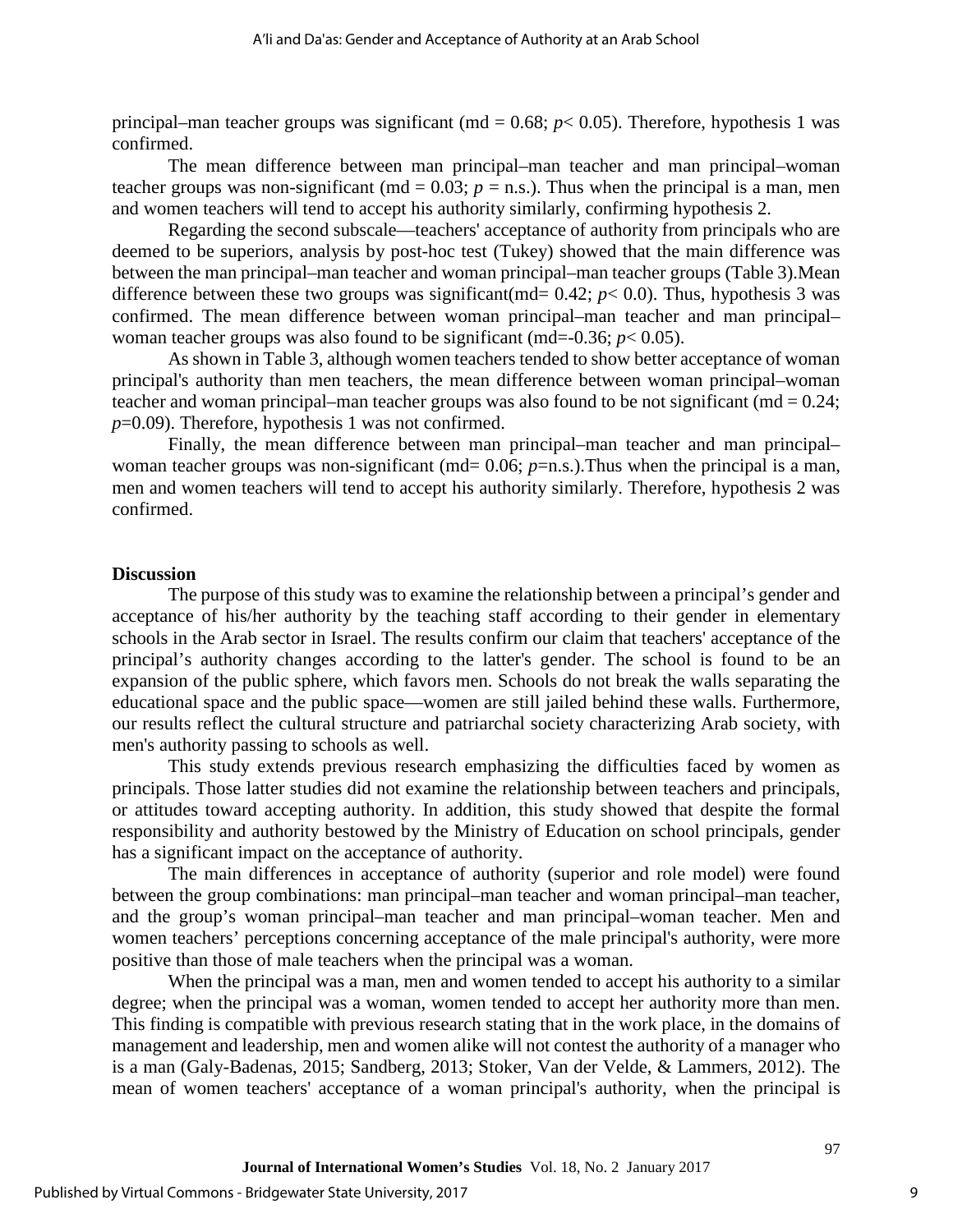regarded as a role model, was higher than that of men teachers' acceptance. However, in the subscale of accepting superior authority, the mean difference was not significant (although the mean of women tending to accept a woman principal's authority was higher than for men). We argue that this result stems from the small number of individuals in the man teacher–woman principal group.

Women teachers were characterized as accepting the woman principal's authority; we suggest that part of this is simply because she is of the same gender. On the other hand, other groups of women may have some reservations in accepting the woman principal's authority. The fact that these teachers are of the same gender obliges the woman principal to give them special treatment (Haneek, 2008).

In contrast, the woman principal–man teacher group showed a different tendency. Men teachers' attitudes toward a woman principal's authority were much less positive than in the other groups. This is compatible with previous qualitative research in which women in management jobs in a school claimed that the teaching staff under their authority constantly compared them, critically, with the man principal who was there before them in that job (Rudman & Kilianski, 2000).

Another explanation for these differences in acceptance of a woman principal's authority by men teachers lies in the fact that "the power of authority" for women is weaker than that for men, in the case in Arab communities and also within Israel. Men are considered to be "natural leaders". A strong woman is not accepted and is even hated because she does not suit expectations (Shapira, Arar, & Azaiza, 2011; Shapira, & Hertz- Lazarovitz, 2009). Such a woman breaks the stereotype acquired by men and even rebels against the Glass Ceiling (Jost & Banji, 1994).

Specifically, these results expand prior research in the Israeli education system. Nerdi (2007) reported on discrimination against women in the management domain. She found that if a man and a woman voice the same idea, the man's "authoritative" and "bossy" voice gives it an advantage. Moor  $(2007)$ , adopting feminist theory<sup>[8](#page-10-0)</sup>, showed that when a man principal gives an order he is perceived as an authoritative and effective leader, whereas when a woman principal does the same, she is perceived as aggressive, threatening and offensive (Moor, 2007). Abu-Rabia-Queder (2008) suggested that Arab society questions the professional capacity of Arab women principals and even perceives of their management–leadership job as irrelevant and not integrated with her being a woman (Abu-Rabia- Queder, 2008). The notion of irrelevance stems from being a woman in a patriarchal society. Despite the changes and modernization processes seen by the Arab society in recent years, it seems that it still blocks women's promotions to management jobs, which are perceived as a man's domain. This situation has significance and even consequences on the woman principal's functioning and behavior. Sometimes this situation can threaten her professional decision-making inside the school. The fact that she is a woman, they will claim, is the reason behind this failure.

Examining the factors contributing to the difficulty in accepting the authority of a woman principal among a group of men teachers in an Arab school reveals the complexity of this phenomenon. Some of these factors originate in the patriarchal structure of the Arab culture; others in a resistance to feminism; some are related to machismo<sup>[9](#page-10-1)</sup>, some to organizational structures; some depend on socialization, and some stem from the woman principal herself and her management style.

l

<span id="page-10-0"></span><sup>&</sup>lt;sup>8</sup>Gender-equality branch.

<span id="page-10-1"></span><sup>&</sup>lt;sup>9</sup>Machismo depends on equality of socialization.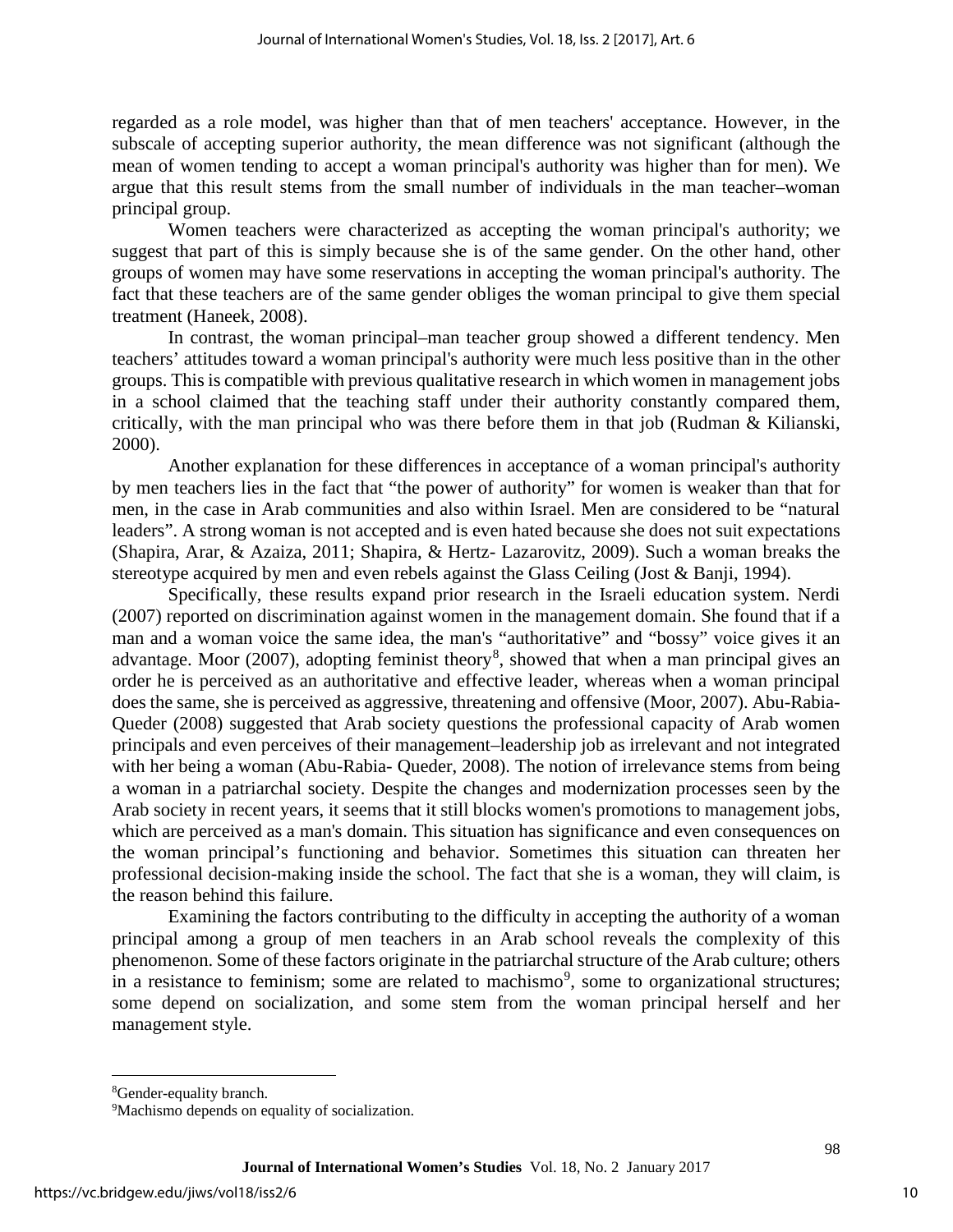This research offers two basic contributions: social value and organizational–managerial. First, it contributes to understanding the relationship between a principal's gender and management jobs in elementary schools in Arab society. The present research showed that women principals are perceived as having less authority than men in similar management jobs, while emphasizing issues related to feminine management after the entrance of women into management positions in a society in which male dominance continues to prevail.

Second, unlike other studies, the present research makes a methodological contribution by examining the issue of principals' authority at the organizational level through binary tests of the attitudes between four principal–teacher groups with different gender compositions.

The results of the current research are vital for decision-makers in the Ministry of Education, the professional echelon, the supervisors and the principals. It is important to initiate workshops for different groups from the educational system to influence their attitudes toward women principals. Exposing these groups will assist the professional echelon in coping with conflicts stemming from lack of acceptance of authority based on gender background. Such workshops might take advantage of teachers' professional development, which is considered mandatory for all teachers every year; teachers' courses that focus on attitudes toward women, in general, might be promoted to develop their acceptance based on skill, rather than on gender or cultural perceptions.

We also think that managers need to focus on increasing teachers' commitment to the vision of the school and the realization of its objectives. Promoting commitment to the school will increase acceptance of the authority of women principals. In particular, teachers should work together as one unit with the principals to achieve these objectives.

It is also important to have gender representation, both women and men, in management positions in educational institutions. We suggest that the Deputy Director in the Arab schools be a man, specifically in those schools with a woman principal. Gender representation can refine the situations or resistance and help in acceptance of the principal's authority.

This study has several limitations. First, we collected data only from elementary schools in Israel. Future research should be expanded to other types of organizations and cultural contexts, such as business organizations, whose structures and rules are different. Another limitation of this study is the small number of men teachers managed by women principals. Although this reflects the reality of Arab schools, a larger group would have taught us more about the acceptance of women principals' authority by the teaching staff.

Further, research should be expanded to other districts, especially the peripheral areas in the south of Israel, among the Bedouin society which is characterized as clan–patriarchal and perceived as more traditional than the Arab society in the north (Eyal, Da'as, & Berkovich, 2016). In this society, the number of men who are teachers and principals (95% principals in 2011, Balas et al., 2011) is still relatively larger than in the other areas of the country.

Further research should examine transformational leadership styles, gender and authority acceptance. Previous research has indicated that women who use a masculine management style are perceived as less effective by their subordinates (Eagly, Kuru, & Makhijani, 1995). On the other hand, a transformational leadership style was found as effective, efficient (e.g.; Bass & Avolio, 1997) and enhancing school outcomes (Berson et al., 2015). Accordingly, it would be important to examine the influence of feminine-style transformational leadership on accepting her authority.

In summary, this research shows that there is a connection between a principal's gender and acceptance of his/her authority by teachers. The question is: if there were more women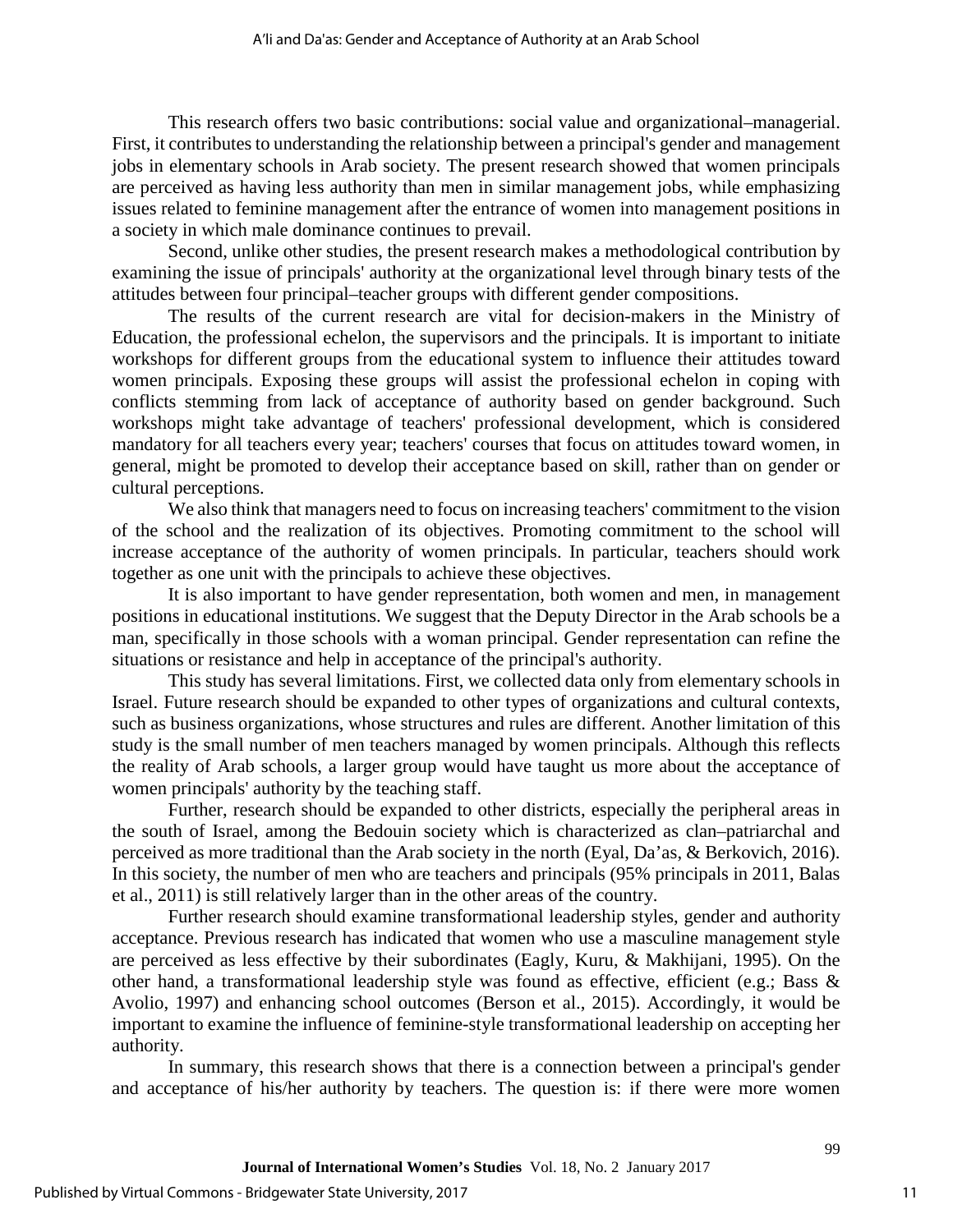principals in the Arab educational institutes in Israel, would Arab society and its educational system be influenced for the better?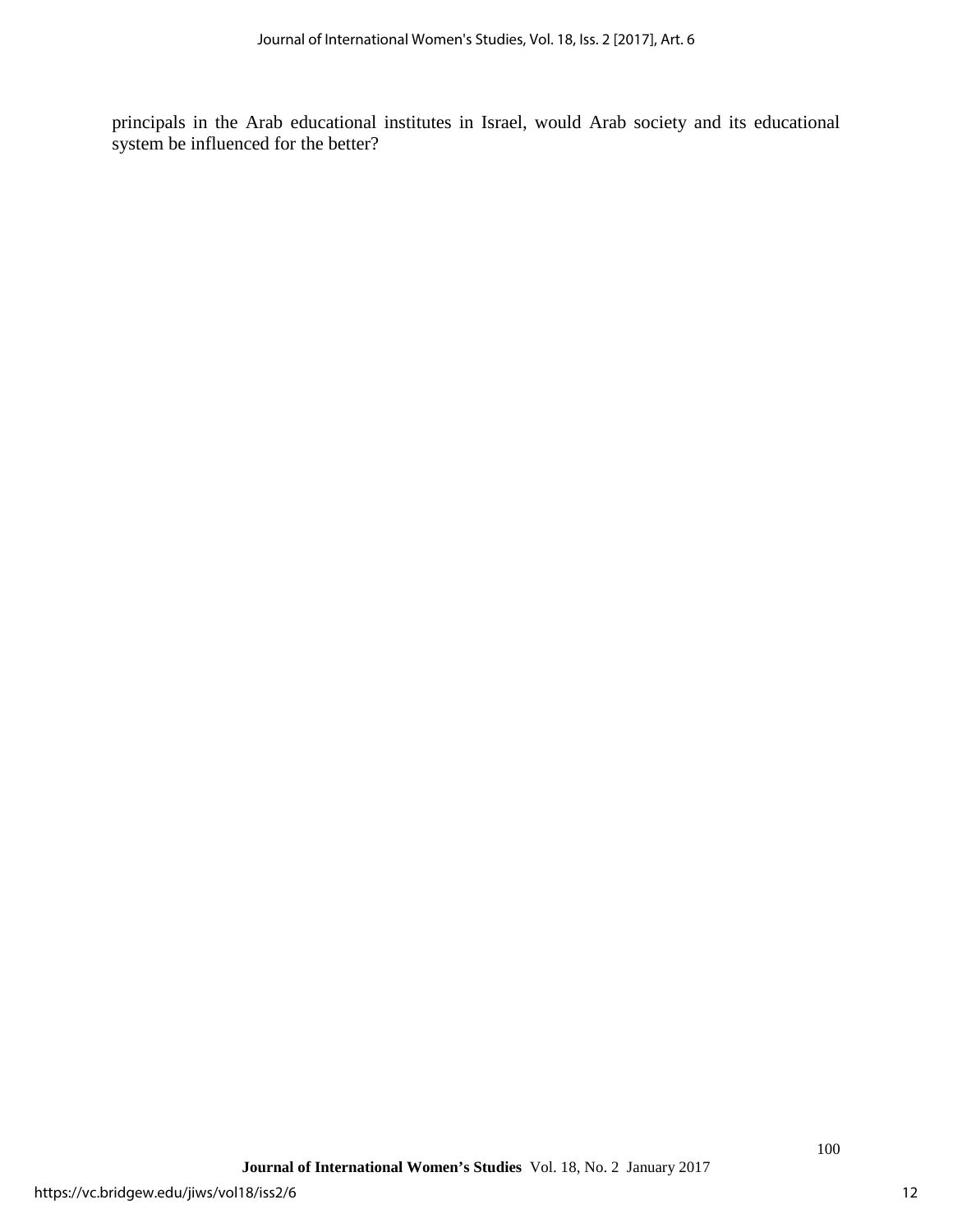# **References**

- Abu-Asbah, K. (2007). *The Arab Education in Israel Dilemmas of a National Minority*. Jerusalem: The Floersheimer Institute for Policy Studies [In Hebrew].
- Abu-Asbah, K., Abu-Nasra, M, & Abu-Baker, K. (2014). Gender Perceptions of Male and Female Teachers in the Arab Education System in Israel. *Journal of Middle East Women's Studies*, *10*(3), 109-124. Available at: http://doi.org/10.2979/jmiddeastwomstud.10.3.109
- Abu-Baker, H. (2006). *In unpaved way-Arab women as political leaders in Israel*. Raananna: the center for studying the Arab society in Israel, Israel. [In Hebrew].
- Abu-Hussain, J. (2015). Professional Socialization in Teaching-Training Colleges in the Arab Education System in Israel. *American Journal of Educational Research 3 (Teachers Education)*, 1269-1275.
- Abu-Hussain, J & Essawi, M. (2014). School Principals' Perceptions of Teacher Evaluation in the Arab Education System in Israel. *Journal of Education and Training Studies,* 2(2), 31-43.
- Abu-Rabia-Queder, S. (2008). 'They felt that I ravished a job that is not mine' management and gender in the Bedouin society in the Negev. *Magamot (3)*, pp. 489-508*.* [In Hebrew].
- Acker, J. (1990). Hierarchies, jobs, bodies: A theory of gendered organizations. *Gender & Society*, *4*(2), 139-158.
- A'li, N. (2014). *Violence and crime in Arab society in Israel: A conspiracy institutional or cultural crime.* Haifa: University of Haifa and Aman Center.
- A'li, N., & Da'as, R. (2016). Arab Women in Israeli Politics: Aspirations for Fundamental Equality or Preservation of Gender Inequality? *Cultural and Religious Studies, 4* (2), 67- 86.
- A'li, N., & Gordoni, G. (2009).Arab women in the Israeli politics. In F. A'zayzeh, K. Abu-Baker, R. H. Lazarovitch, & A. G'anem (Eds.), *Arab women in Israel: Present situation and a look at the future* (pp. 91-114). Tel-Aviv: Ramot Publishing, Tel-Aviv University. [In Hebrew].
- Al-Haj, M. (1995).*Education, empowerment, and control: The case of the Arabs in Israel.* Albany, NY: State University of New York Press.
- Arar, K. (2010). I made it: Israeli-Palestinian women principals as leaders. *Educational Management Administration Leadership, 40* (6), 653-671
- Arar, K. (2012). Israeli Education Policy since 1948 and the State of Arab Education in Israel. *Italian Journal of Sociology of Education, 1,* 113-145.
- Arar, K. H. (2014). Female supervisors of Arab school education in Israel. *Gender and Education, 26*(4): 414-431.
- Arar, K. H., & S. Abu-Rabia-Queder, S. (2011). Turning points in the lives of two pioneer Arab women principals in Israel. *Gender and Education, 23*(4): 415-429.
- Arar, H., & Shapira, T. (2011).The growth of Nadera and Sameera, two female principals in high schools in a traditional society. *Studies in management and organization the education, 32*, 75-96. [In Hebrew].

Arbuckle, J. 2008. *AMOS (TM) 17.0 user's guide*. SPSS, Chicago, IL.

Balas, N., Givoli, Hiaman, & Ofarim, (2012).*School principals according to data: current status and future trends.* Avney Rosha. Jerusalem. [In Hebrew]. Available at: http://www.avneyrosha.org.il/Resources/lib/Documents/%D7%9E%D7%A0%D7%94% D7%9C%D7%99%20%D7%91%D7%AA%D7%99%20%D7%A1%D7%A4%D7%A8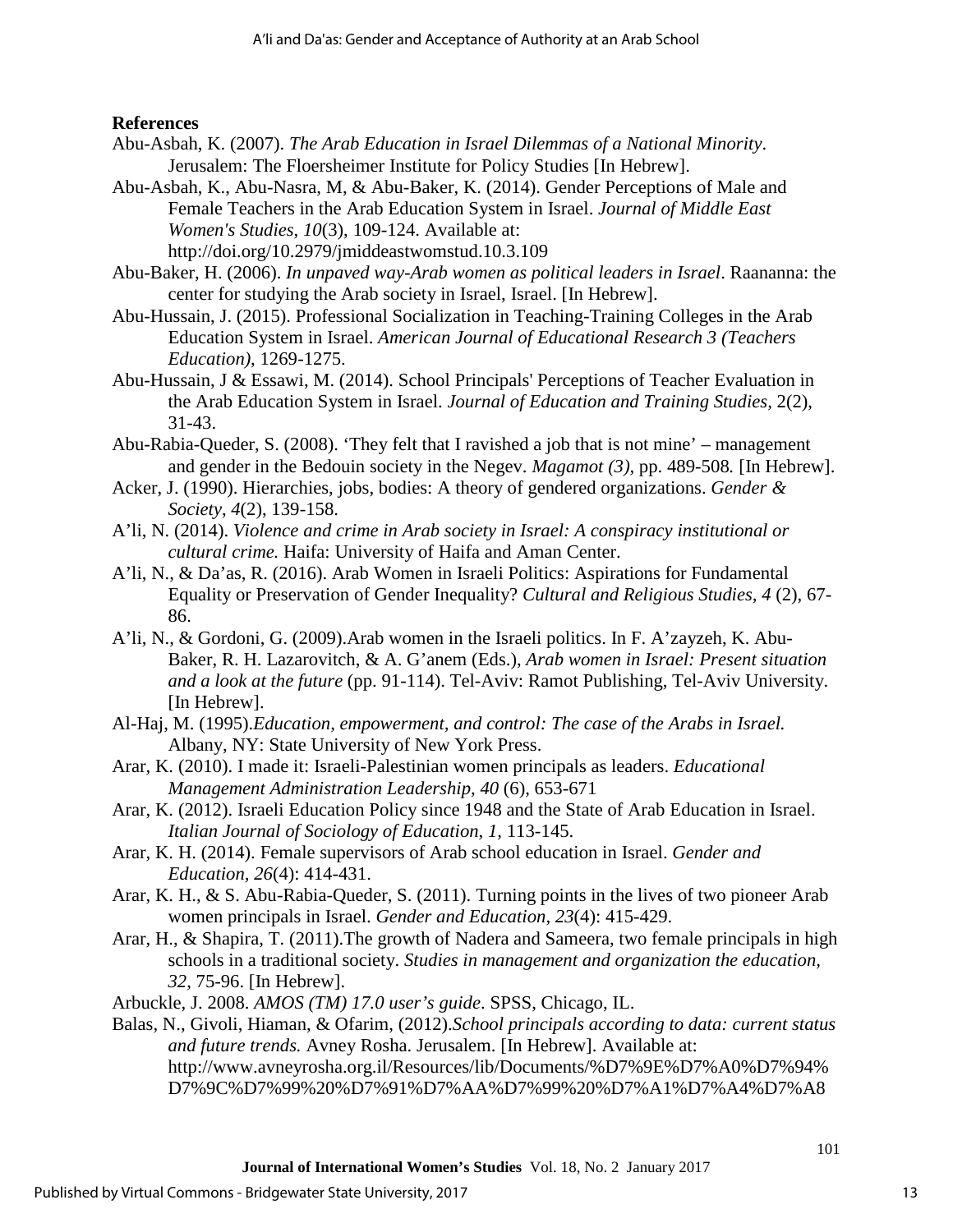%20%D7%91%D7%A8%D7%90%D7%99%20%D7%94%D7%A0%D7%AA%D7%95 %D7%A0%D7%99%D7%9D.pdf

- Barbuto, J. E., & Wheeler, D. (2006). Scale Development and Construct Clarification of Servant Leadership. *Group and Organization Management 31* (3), 300–326.
- Barbuto, J. E., & Wheeler. D.W. (2002).*Becoming a Servant Leader: Do You Have What It Takes?.* Neb Guide G02-1481-A. Lincoln: University of Nebraska, Nebraska Cooperative Extension.
- Bass, B.M., & Avolio, B. (1997).*Multifactor leadership questionnaire manual.* Palo Alto, CA: Mindgarden.
- Bass, B. M. (2000). The Future of Leadership in Learning Organizations. *Journal of Leadership Studies, 7* (3), 18-34.
- Bem, S. L. (1993). *The lenses of gender: Transforming the debate on sexual inequality.* Yale University Press.
- Berson, Y., Da'as, R., & Waldman, D. A. (2015).How do leaders and their teams bring about organizational learning and outcomes? *Personnel Psychology, 68*(1), 79-108.
- Browne, M. W., & Cudeck, R. (1993). Alternative ways of assessing model fit. In K. A. Bollen & L. J. Scott (Eds.), *Testing structural equation models*: 136-162. Newbury Park, CA: Sage.
- Central bureau of statistics. "*The Arab population in Israel*". Jerusalem. Available at: http://www.cbs.gov.il/reader/shnatonhnew\_site.htm
- Da'as, R. (2007).*The Relationship between Shared Vision, Organizational Learning and the Conception of School performance*. University of Haifa, Israel. [In Hebrew].
- Da'as, R. (2014). *The Impact of School Principals' Leadership Skills on Organizational processes and Outcomes in the Context of an Educational Reform*. University of Haifa, Israel. [In Hebrew].
- Da'as, R. (2016). School principals' leadership skills: measurement equivalence across cultures. *Compare: A Journal of Comparative and International Education.* Available at: http://www.tandfonline.com/eprint/3mWbxdvXdxv7964JWnYm/full
- Da'as, R., & Qadach. M. (2016). *Exploring the Relationship between Principals' Vision Content and Schools' Absorptive Capacity.* Paper presented in the Annual International Conference on Education: Athens, Greece.
- Dirasat (2012). *Arab Center for Law and Policy*. Available at: http://dirasataclp.org/index.asp?i=649
- Dugan, J. P., Komives, S.R., &Segar, T.C. (2008).College Student Capacity for Socially Responsible Leadership: Understanding Norms and Influences of Race, Gender, and Sexual Orientation. *NASPA Journal, 45* (4), 475-500.
- Eagly, A. H., &Carli, L. L. (2007). *Through the Labyrinth: The Truth About How Women Become Leaders*. Boston, MA: Harvard Business School Press.
- Eagly,A. H., Johannesen-Schmidt, M. C., & van Engen, M. L.(2003). "Transformational, Transactional, and Laissez-faire Attitudes: A Meta-analysis Comparing Women and Men." *Psychological Bulletin, 129* (4), 569-591.
- Eagly, A. Karau, S. & Makhijani, M. (1995). Gender and the effectiveness of Leaders: metaanalysis. *Psychological Bulletin*, *117*, 125-145
- Eilam, B. (2002). "Passing through" a western-democratic teacher education: The case of Israeli Arab teachers. *The Teachers College Record, 104*, 1656-1701.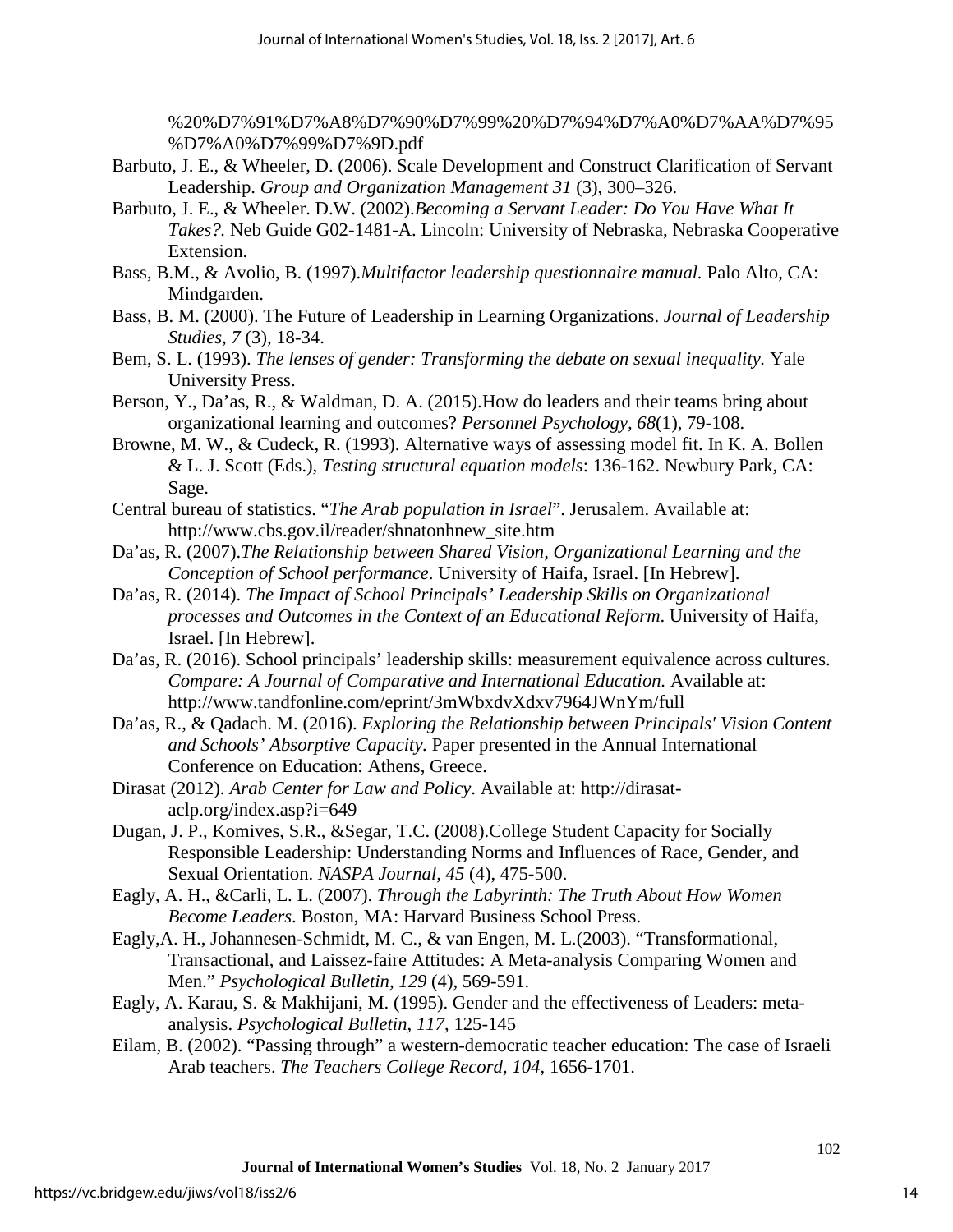- Eyal, O., Da'as, R. & Berkovich, I. (2016). *Ethical Considerations of Arab-Bedouin Educational leaders: Negotiating Western and Indigenous Decision-Making Values.* Paper presented in the Asia Leadership Roundtable, Singapore.
- Galy-Badenas, F. (2015).*A qualitative study of male and female perceptions in differences in the working and domestic sphere: a comparison of the French and Finnish cultures.*available at: https://jyx.jyu.fi/dspace/handle/123456789/46309
- Haber, P. (2012). Perceptions of Leadership: College Students' Understandings of the Concept of Leadership and Differences by Gender, Race, and Age. *Journal of Leadership Education, 11* (2): 26-51.
- Haber, P., & Komives, S. R. (2009).Predicting the Individual Values of the Social Change Model of Leadership Development: The Role of College Students' Leadership and Involvement Experiences. *Journal of Leadership Education, 7* (3), 123-156.
- Haneek, M. (2000). F*eminine type, Israeli career women speak about their way to success*. Matar. [In Hebrew].
- Hertz-Lazarowitz, R. & Shapira, T. (2005). Muslim women's life stories: Building leadership. *Anthropology & Education Quarterly*, *36*, 165-181.
- Hoyle, R. H. (1995). *Structural Equation Modeling: Concepts, Issues, and Applications*. Sage.
- Isherwood, G. B. (1973). The principal and his authority: An empirical study. *The high school journal, 56*(6), 291-303.
- Joseph, S. (1993). Connectivity and patriarchy among urban working-class Arab families in Lebanon. *Ethos*, *21* (4), 452-484.
- Jost, J. T., & Banaji, M. R. (1994).The role of stereotyping in system-justification and the production of false-consciousness. *British Journal of Social Psychology*, *33*, 1-27.
- Kochan, F.K., Spencer, W.A. & Mathews, J.G. (2000). Gender-Based Perceptions of Challenges, Changes and Essential Skills of the Leadership. *Journal of School Leadership*, *10*, 290- 310.
- Kofman, A., Abu-Baker, K., Sa'ar, A., (2012).*The Arab society in Israel*. Raananna: the Open University. [In Hebrew].
- Leithwood, K., Seashore Louis, K., Anderson, S., & Wahlstrom, K. (2004).How leadership influences student learning. New York, NY: Wallace Foundation.
- Malakh-Peens, A. Dahan-Kelev, H., & Ronen, S. (2002). It is not about the sex, it is about the idea. *Panem: a magazine for culture, society and education, 22*, 65-71. [In Hebrew].
- Moor, A. (2007). *The social value of men and women is still segregated and gender-dependent.*  [In Hebrew]. Available at: https://www.google.co.il/webhp?sourceid=chromeinstant&ion=1&espv=2&ie=UTF-

8#q=%D7%A2%D7%A8%D7%9B%D7%9D+%D7%94%D7%97%D7%91%D7%A8% D7%AA%D7%99+%D7%A9%D7%9C+%D7%A0%D7%A9%D7%99%D7%9D+%D7 %95%D7%92%D7%91%D7%A8%D7%99%D7%9D+%D7%A2%D7%93%D7%99%D 7%99%D7%9F+%D7%A0%D7%91%D7%93%D7%9C+%D7%AA%D7%9C%D7%95 %D7%99-%D7%9E%D7%92%D7%93%D7%A8

- Mulford, B. (2008).*The leadership challenge: Improving learning in schools*. Camberwell: Australian Council for Educational Research.
- Najmi-Yosef, A. (2012). Arab women in the position of making decisions. *Derasat, the Arab center for rights and policies, 5*, 55-61[In Arabic].
- Nerdi, R. (2007). *Restless women.* Haifa, Pardes. [In Hebrew].